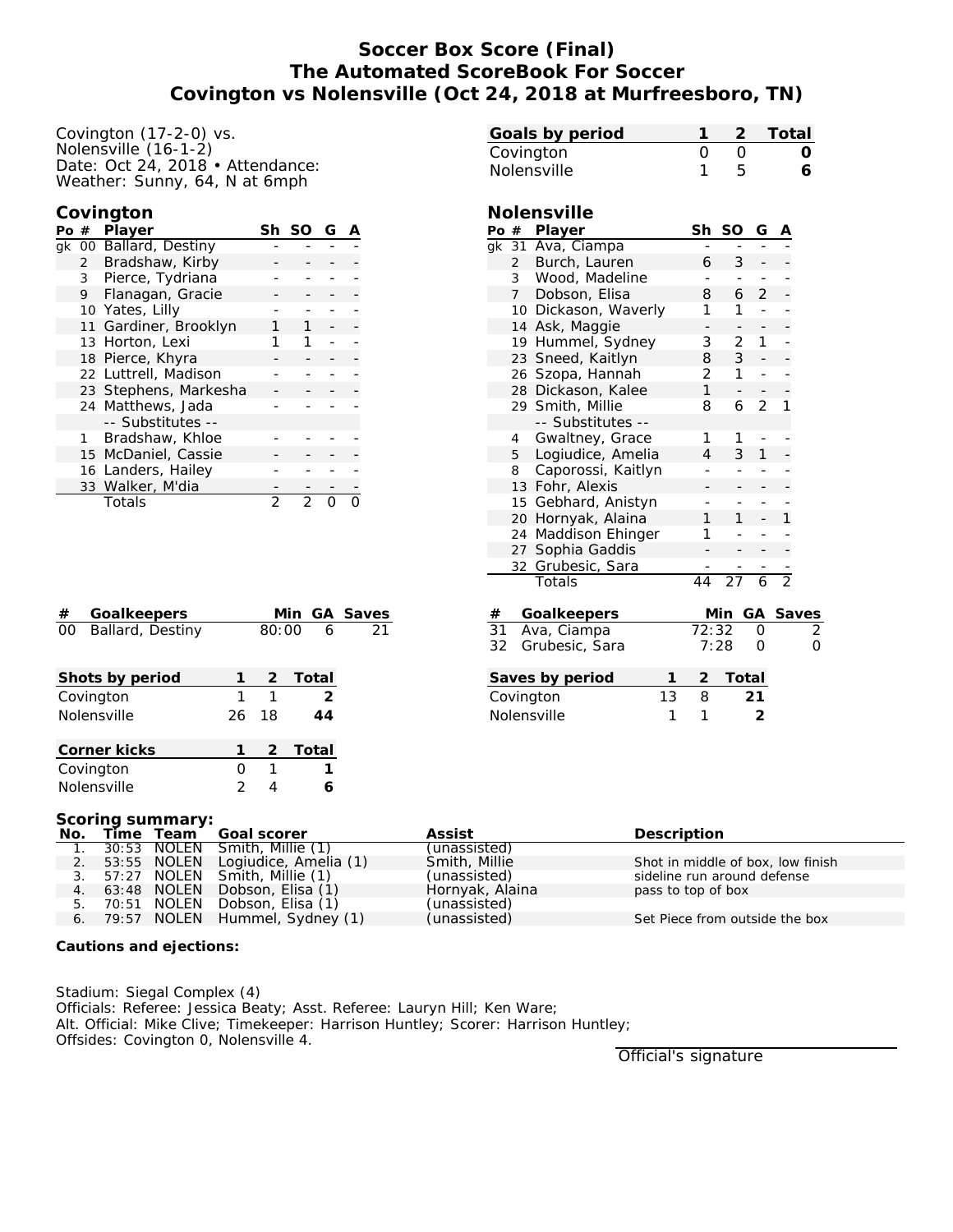**Play-by-Play Summary (1st period) Covington vs Nolensville (Oct 24, 2018 at Murfreesboro, TN)**

**Covington Starters:**

- GK 00 Ballard, Destiny
	- 2 Bradshaw, Kirby
	- 3 Pierce, Tydriana
	- 9 Flanagan, Gracie
	- 10 Yates, Lilly
	- 11 Gardiner, Brooklyn
	- 13 Horton, Lexi
	- 18 Pierce, Khyra
	- 22 Luttrell, Madison
	- 23 Stephens, Markesha
	- 24 Matthews, Jada

## **Nolensville Starters:**

- 26 Szopa, Hannah
- 2 Burch, Lauren
- 3 Wood, Madeline
- 7 Dobson, Elisa
- 10 Dickason, Waverly
- 14 Ask, Maggie
- 19 Hummel, Sydney
- 23 Sneed, Kaitlyn
- 28 Dickason, Kalee
- 29 Smith, Millie
- GK 31 Ava, Ciampa
- 00:00 Ballard, Destiny at goalie for Covington.
- 00:00 Ava, Ciampa at goalie for Nolensville.
- 00:30 Corner kick by NOLEN Sneed, Kaitlyn [00:30].
- 01:14 Shot by NOLEN Burch, Lauren BLOCKED.
- 02:10 Shot by NOLEN Smith, Millie, SAVE Ballard, Destiny.
- 02:39 Shot by NOLEN Sneed, Kaitlyn BLOCKED.
- 04:08 Shot by NOLEN Burch, Lauren WIDE.
- 04:56 Shot by NOLEN Dobson, Elisa, SAVE Ballard, Destiny.
- 05:27 Shot by NOLEN Sneed, Kaitlyn WIDE.
- 05:55 Shot by NOLEN Dickason, Kalee HIGH.
- 07:43 Offside against Nolensville.
- 09:37 Shot by COVING Horton, Lexi, SAVE Ava, Ciampa.
- 09:57 Offside against Nolensville. Foul on Covington.
- 11:12 Shot by NOLEN Burch, Lauren, SAVE Ballard, Destiny. Foul on Covington. Foul on Nolensville.
- 14:15 NOLEN substitution: Logiudice, Amelia for Smith, Millie.
- 14:15 NOLEN substitution: Hornyak, Alaina for Burch, Lauren.
- 14:41 Corner kick by NOLEN Sneed, Kaitlyn [14:41].
- 14:56 Shot by NOLEN Logiudice, Amelia WIDE. Foul on Nolensville.
- 18:21 Shot by NOLEN Logiudice, Amelia, SAVE Ballard, Destiny. Foul on Covington.
- 20:25 Shot by NOLEN Dobson, Elisa, SAVE Ballard, Destiny.
- 20:55 Shot by NOLEN Dobson, Elisa, SAVE Ballard, Destiny. Foul on Covington.
- 22:04 COVING substitution: Horton, Lexi for Stephens, Markesha.
- 23:38 Shot by NOLEN Dickason, Waverly, SAVE Ballard, Destiny.
- 25:34 Header Shot by NOLEN Sneed, Kaitlyn WIDE.
- 25:54 NOLEN substitution: Burch, Lauren for Hornyak, Alaina.
- 25:54 NOLEN substitution: Smith, Millie for Logiudice, Amelia.
- 25:54 COVING substitution: Stephens, Markesha for Gardiner, Brooklyn.
- 26:18 Shot by NOLEN Sneed, Kaitlyn, SAVE Ballard, Destiny. Foul on Covington.
- 27:00 Shot by NOLEN Szopa, Hannah, SAVE Ballard, Destiny.
- 27:28 Shot by NOLEN Sneed, Kaitlyn HIGH.
- 27:36 COVING substitution: Gardiner, Brooklyn for McDaniel, Cassie.
- 28:08 Shot by NOLEN Dobson, Elisa BLOCKED.
- 29:16 Shot by NOLEN Sneed, Kaitlyn, SAVE Ballard, Destiny.
- 30:05 Shot by NOLEN Burch, Lauren HIGH.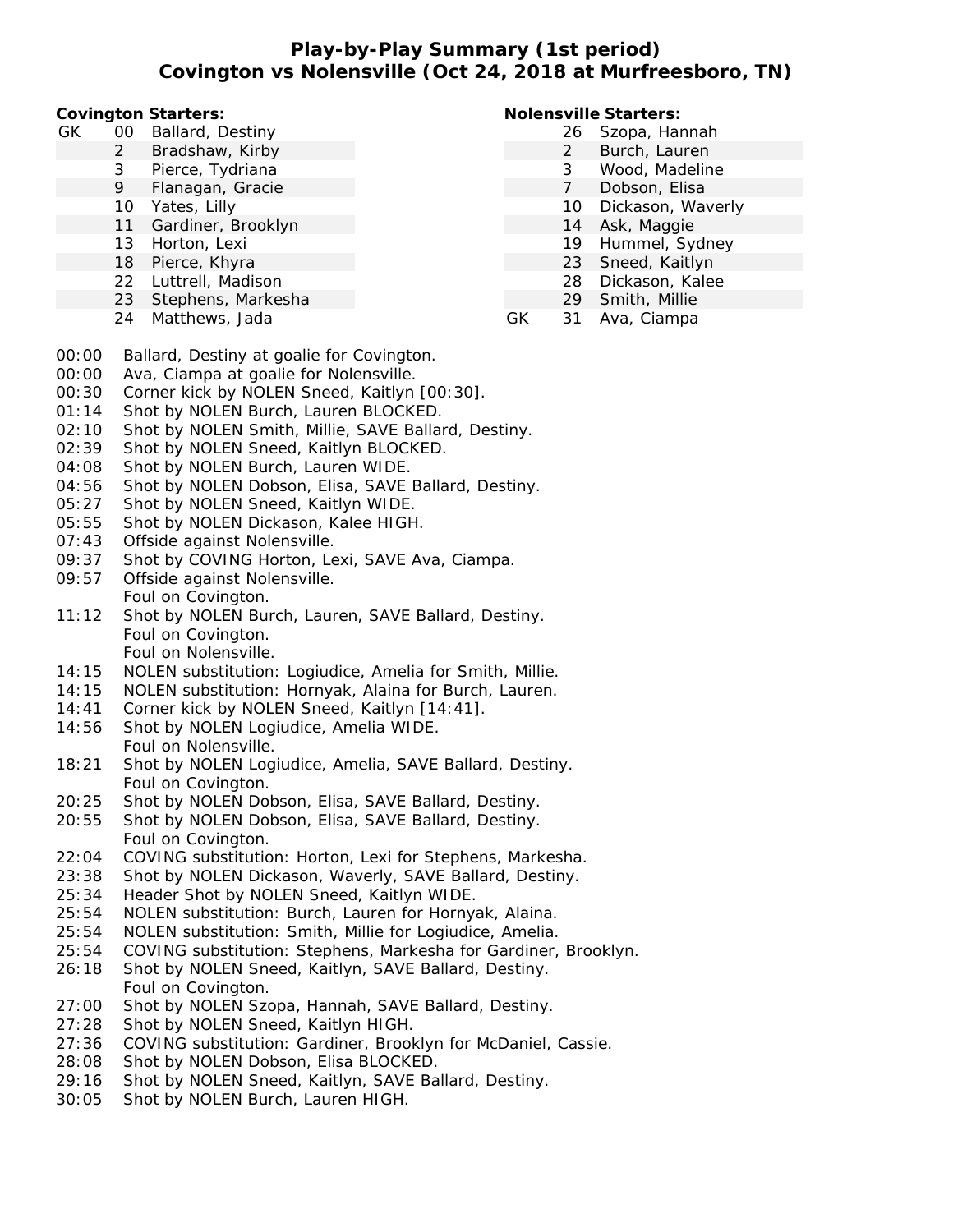## **Play-by-Play Summary (1st period) Covington vs Nolensville (Oct 24, 2018 at Murfreesboro, TN)**

- 31:10 Shot by NOLEN Smith, Millie HIT POST.
- 30:53 GOAL by NOLEN Smith, Millie (FIRST GOAL), goal number 1 for season.

### **COVINGTON 0, NOLENSVILLE 1**

Rebound off post Foul on Nolensville.

- 32:53 NOLEN substitution: Logiudice, Amelia for Sneed, Kaitlyn.
- 35:27 Offside against Nolensville.
- Foul on Covington.
- 36:28 Shot by NOLEN Szopa, Hannah HIGH.
- 36:52 COVING substitution: Bradshaw, Khloe for Stephens, Markesha.
- 37:13 Shot by NOLEN Dobson, Elisa, SAVE Ballard, Destiny.
- 38:04 Shot by NOLEN Smith, Millie, SAVE Ballard, Destiny.
- 39:52 Shot by NOLEN Burch, Lauren, SAVE Ballard, Destiny.
- 40:00 End of period [40:00].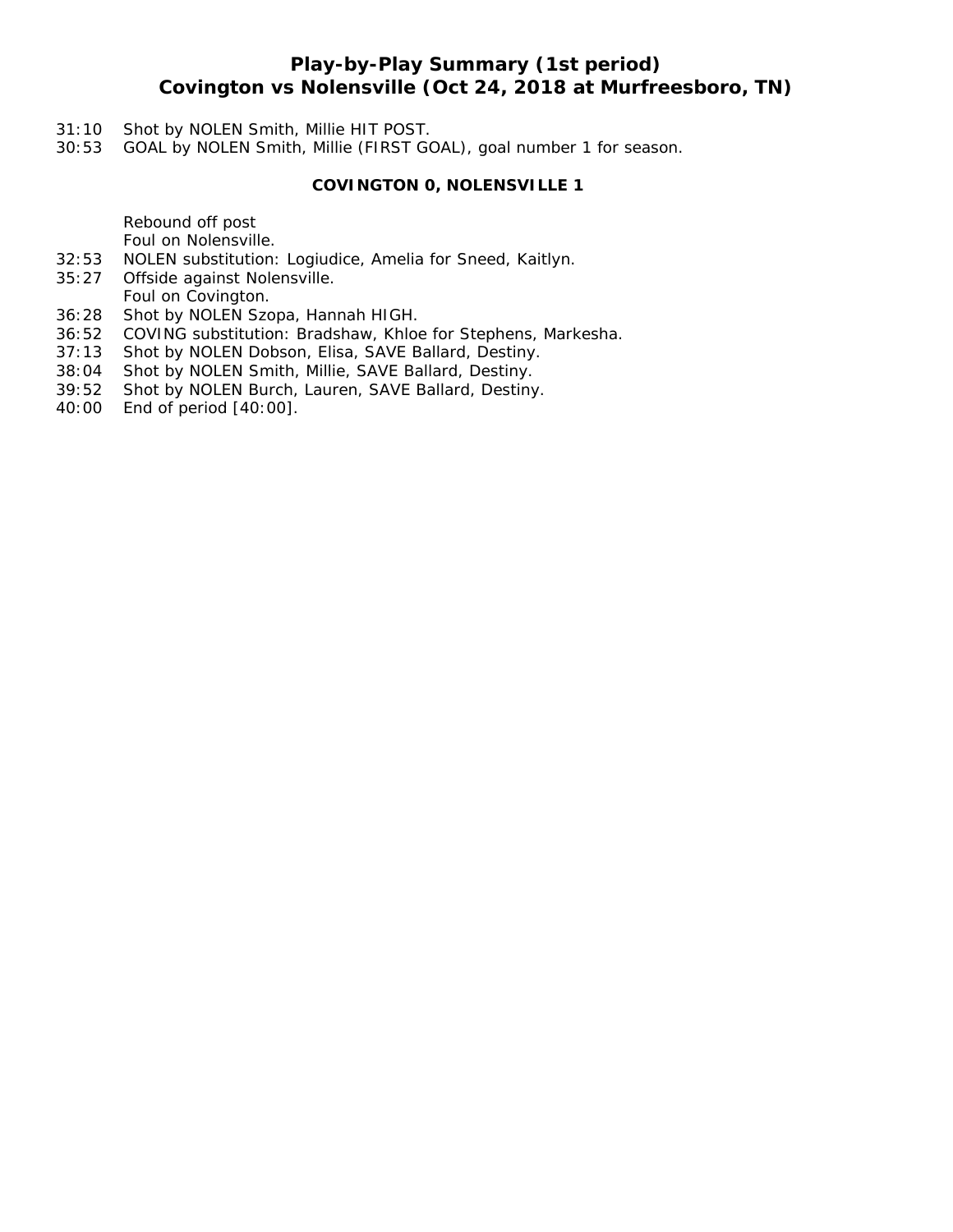## **Play-by-Play Summary (2nd period) Covington vs Nolensville (Oct 24, 2018 at Murfreesboro, TN)**

- 40:00 Start of 2nd period [40:00].
- 40:00 For NOLEN: #3 Wood, Madeline, #26 Szopa, Hannah, #28 Dickason, Kalee, #29 Smith, Millie, #23 Sneed, Kaitlyn, #5 Logiudice, Amelia, #31 Ava, Ciampa, #14 Ask, Maggie, #19 Hummel, Sydney, #7 Dobson, Elisa, #2 Burch, Lauren.
- 40:00 For COVING: #23 Stephens, Markesha, #3 Pierce, Tydriana, #11 Gardiner, Brooklyn, #9 Flanagan, Gracie, #00 Ballard, Destiny, #2 Bradshaw, Kirby, #10 Yates, Lilly, #24 Matthews, Jada, #18 Pierce, Khyra, #22 Luttrell, Madison, #13 Horton, Lexi.
- 43:11 Offside against Nolensville.
- 44:10 Shot by COVING Gardiner, Brooklyn, SAVE Ava, Ciampa.
- 44:36 Shot by NOLEN Logiudice, Amelia, SAVE Ballard, Destiny.
- 47:04 Shot by NOLEN Sneed, Kaitlyn, SAVE Ballard, Destiny.
- 48:01 Shot by NOLEN Smith, Millie, SAVE Ballard, Destiny.
- 48:41 Corner kick by NOLEN Sneed, Kaitlyn [48:41].
- 50:02 Corner kick by NOLEN Sneed, Kaitlyn [50:02]. Foul on Nolensville.
- 50:44 NOLEN substitution: Dickason, Waverly for Dobson, Elisa.
- 50:44 COVING substitution: Landers, Hailey for Stephens, Markesha. Foul on Nolensville.
- 52:51 Shot by NOLEN Sneed, Kaitlyn WIDE.
- 53:07 NOLEN substitution: Hornyak, Alaina for Burch, Lauren.
- 53:55 GOAL by NOLEN Logiudice, Amelia, Assist by Smith, Millie, goal number 1 for season.

#### **COVINGTON 0, NOLENSVILLE 2**

\*Shot in middle of box, low finish

- 55:34 COVING substitution: Stephens, Markesha for Landers, Hailey. Foul on Nolensville.
- 57:27 GOAL by NOLEN Smith, Millie, goal number 1 for season.

## **COVINGTON 0, NOLENSVILLE 3**

\*sideline run around defense

- 57:27 COVING substitution: McDaniel, Cassie for Yates, Lilly.
- 58:18 Shot by NOLEN Hornyak, Alaina, SAVE Ballard, Destiny.
- 59:05 Shot by NOLEN Smith, Millie, SAVE Ballard, Destiny.
- 59:10 Shot by NOLEN Smith, Millie BLOCKED.
- 60:01 NOLEN substitution: Burch, Lauren for Logiudice, Amelia.
- 60:01 NOLEN substitution: Dobson, Elisa for Dickason, Kalee.
- 60:01 COVING substitution: Yates, Lilly for McDaniel, Cassie.
- 60:48 Corner kick by NOLEN Sneed, Kaitlyn [60:48].
- 60:49 Shot by NOLEN Dobson, Elisa BLOCKED.
- 62:06 Shot by NOLEN Burch, Lauren, SAVE Ballard, Destiny.
- 62:42 NOLEN substitution: Gwaltney, Grace for Smith, Millie.
- 62:42 COVING substitution: Walker, M'dia for Flanagan, Gracie.
- 63:48 GOAL by NOLEN Dobson, Elisa, Assist by Hornyak, Alaina, goal number 1 for season.

#### **COVINGTON 0, NOLENSVILLE 4**

\*pass to top of box Foul on Covington.

- 66:13 NOLEN substitution: Gebhard, Anistyn for Ask, Maggie.
- 69:03 Corner kick by COVING Pierce, Tydriana [69:03].